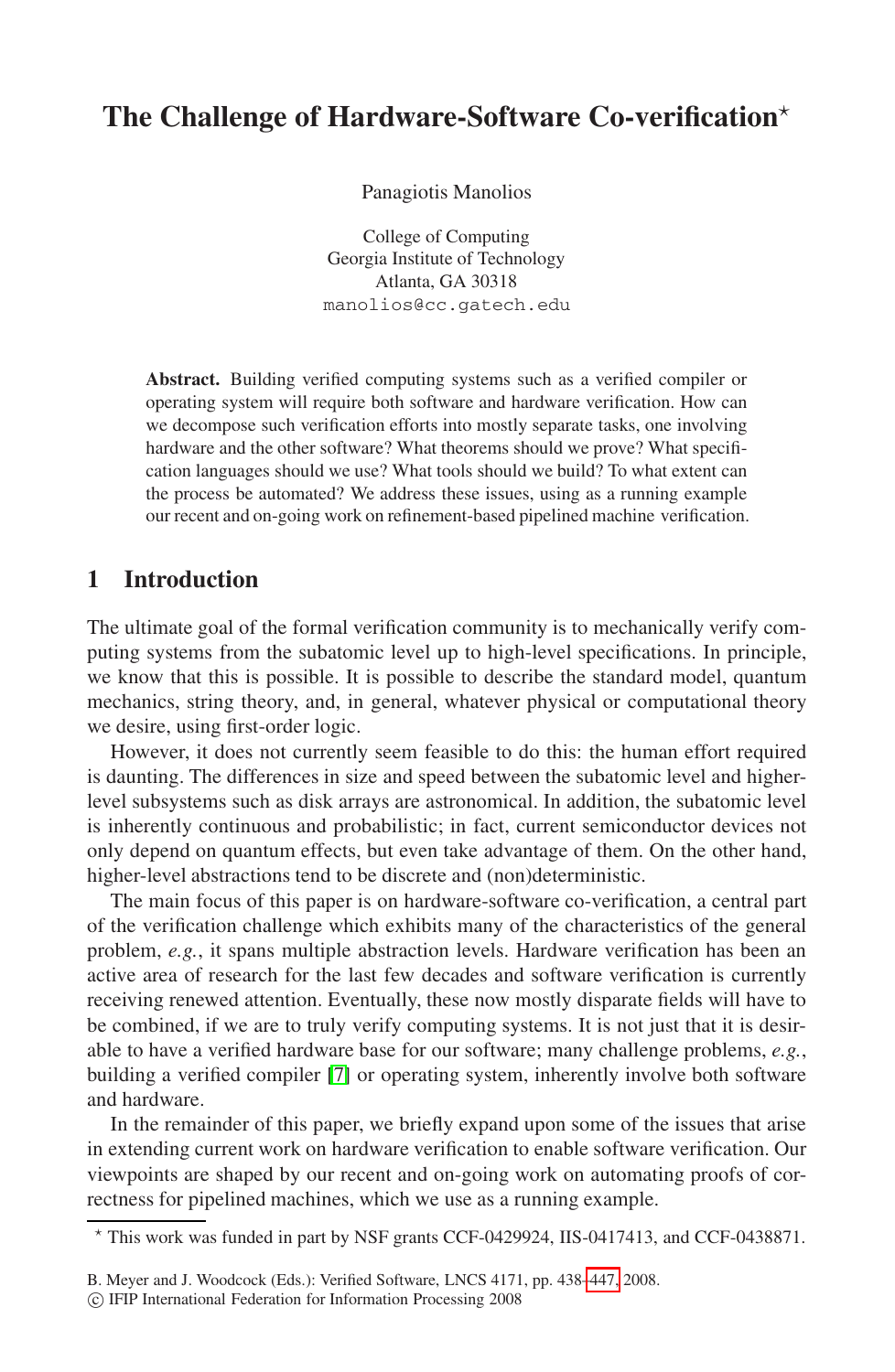<span id="page-1-0"></span>We start in Section 2 by considering what Dijkstra called the "pleasantness" problem: what theorems should we prove? We outline a theory of refinement, our answer to the pleasantness problem as it pertains to pipelined machine verification, in Section 3. We then look at pragmatics such as: what specification language to use (Section 4) and how to automate (Section 5) and evaluate (Section 6) the results. In Section 7, we discuss some of our recent work on hardware-software co-verification. This work has led us to start developing tools, a topic discussed in Section 8. We conclude in Section 9.

# **2 The Pleasantness Problem**

One of the major challenges in verification is what Dijkstra called the "pleasantness" problem [5]: how do we determine the "right" theorems to prove? For example, what theorems establish that a device driver works correctly? Well, it depends, but it is worth noting that the pleasantness problem can be mitigated by good design. It is also worth noting that many problems are inherently complex. For example, what does it mean for floating-point arithmetic to be correct? It took many years to settle on the IEEE floating-point arithmetic standards 754 and 854, and William Kahan was awarded the Turing award for his contributions to this effort.

Let us consider the pleasantness problem in the context of pipelined machine verification: what set of properties establishes that a pipelined machine behaves correctly? Such a set might include a property that describes the behavior of the branch misprediction logic. This property might specify what should happen during a branch mispredict: what instructions are invalidated, what latches are affected, how the program counter is updated, etc. The problem with this approach is that it is not clear when one has "complete coverage," which leaves open the possibility that erroneous corner cases remain. Another problem involves the maintenance of such properties, as any design changes will necessitate an update of the properties. Designs will undergo numerous changes, making the tracking of such correctness properties problematic.

For the above reasons, we use a correctness criterion based on refinement that tackles the pleasantness problem by taking advantage of the instruction set architecture interface. This leads to a notion of correctness that is not affected by changes to the pipelined machine. The idea is to show that, to an external observer, the implementation behaves in a fashion that is consistent with the specification, the much simpler instruction set architecture. The instruction set architecture is arguably the most important interface in computer science. On the one hand, it has allowed programmers to think in terms of a machine that executes one instruction at a time. On the other, it has allowed hardware designers to build inherently parallel machines, with features such as superscalar execution and deep pipelines, which simultaneously process numerous instructions at various stages of completion.

There is still the question of what kind of refinement theorem to prove and, more generally, the question of what correctness statements constitute a good answer to the pleasantness problem. An important property of such correctness statements is that, once established, they enable us to ignore the internals of the system under consideration in subsequent verification efforts. For example, a suitable notion of correctness for pipelined machines would allow us to reduce the proof that software running on a pipelined machine satisfies its specification, to a proof that the software runs correctly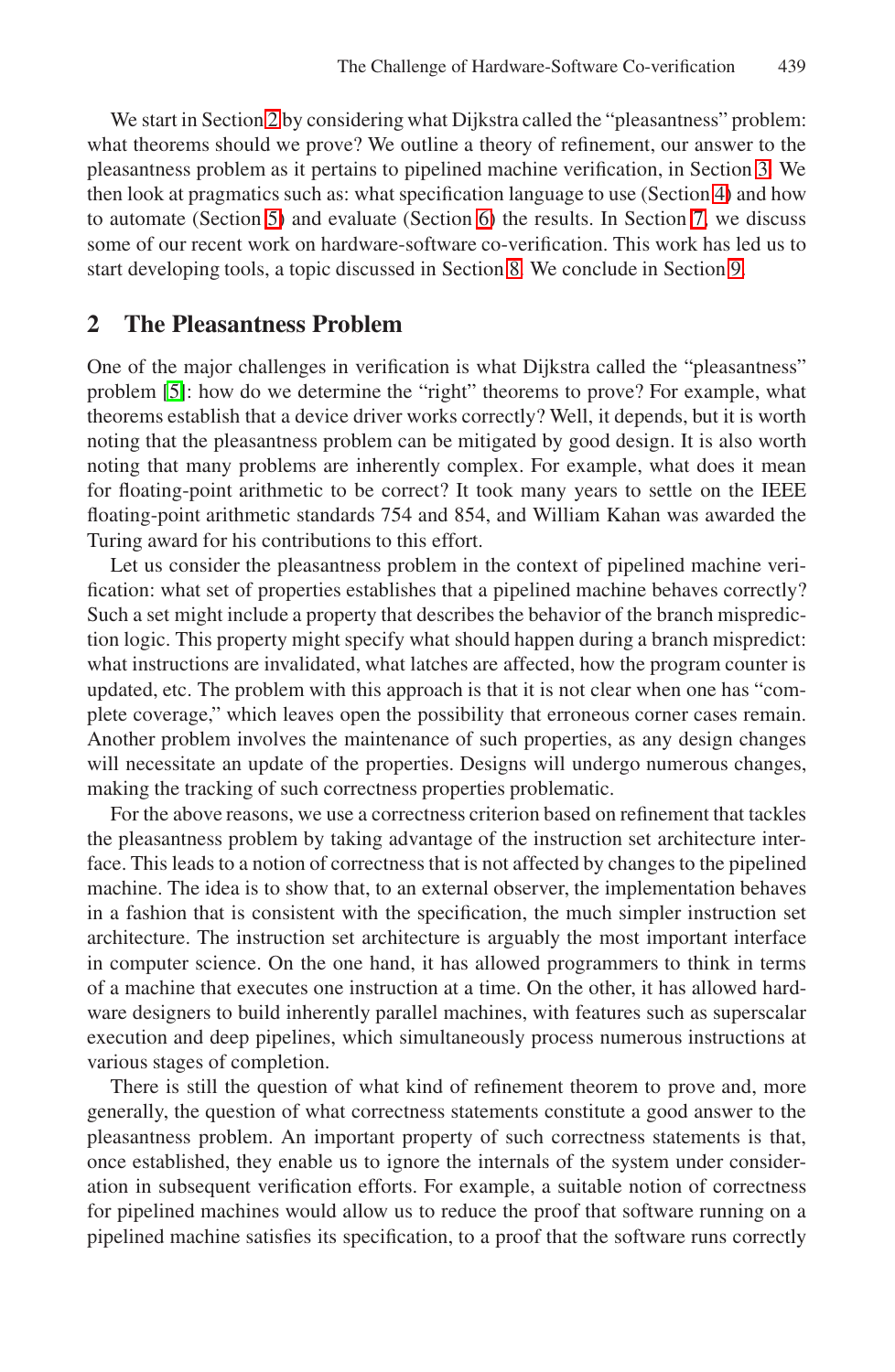on the instruction [se](#page-8-2)t architecture. To actually [ach](#page-8-3)ieve this decomposition requires a notion of correctness that preserves not only safety properties, but also liveness properties. To see why, suppose that we have a proof of correctness of the pipelined machine which does not preserve liveness properties. Now, consider proving that a simple program, say to sort an array of numbers, is correct. This requires a total correctness proof at the instruction set architecture level. But, it also requires taking th[e de](#page-9-1)tails of the pipelined machine into account in order to establish that no deadlock or livelock occurs for any execution of this particular program. Variants of the well-known Burch and Dill notion of correctness for pipelined machines [4] suffer from this problem [13]. The refinement theorems we prove do not, as they preserve both safety and liveness properties.

It is especially important to prove theorems that encapsulate the behavior of systems when many layers of abstraction are involved, as otherwise, the verification problem becomes unmanageable. An early pioneering body of work on the use of theorem proving to verify systems from the netlist level up to a high-level language is the CLI stack [24].

Finally, we briefly discuss performance and dependability properties, considered by many to be beyond the reach of formal verification. For example, how do we *prove* that a microprocessor performs well? The problem with this question is that it is vague, *not* that it is beyond the reach of formal methods. This is really just an instance of the pleasantness problem. The best known methods of making the performance question precise depend on the use of benchmarks, sets of programs meant to be "representative" of the kinds of applications the microprocessor will be used to run. Microprocessor performance is then measured with respect to the benchmarks. Performance is now [v](#page-9-2)[ery](#page-9-3) easy to reason about formally: just execute the model of the microprocessor on the benchmarks and keep track of the time. Similarly, if we know what is meant by "dependability," then we can analyze dependability properties formally.

## **3 Refinement-Based Verification of Pipelined Machines**

In this section we informally review the theory of refinement we use to manage the pleasantness problem in the context of our work on pipelined machine verification; for a full account see [14,15]. A theory of refinement defines when a concrete implementation refines (implements) an abstract specification. In applying refinement to pipelined machine verification, the idea is to show that MA, a machine modeled at the microarchitecture level, a low level description that includes the pipeline, refines ISA, a machine modeled at the instruction set architecture level. A refinement proof is relative to a *refinement map*, *r*, a function from MA states to ISA states. T[he](#page-8-4) refinement map, *r*, shows us how to view an MA state as an ISA state, *e.g.*, the refinement map has to hide the MA components (such as the pipeline) that do not appear in the ISA. That MA refines ISA means that for every pair of states *w*, *s* such that *w* is an MA state and  $s = r(w)$ , we have that for every infinite path σ starting at *s*, there is a "matching" infinite path δ starting at *w*, and conversely. That σ and δ "match" implies that applying *r* to the states in δ results in a sequence that is equivalent to  $\sigma$  up to finite stuttering (repetition of states). This notion of refinement is based on stuttering bisimulation and implies that related states satisfy the same next-time-free temporal logic formulas (*e.g.*,  $CTL^* \setminus X$ ) [2].

Stuttering is a common phenomenon when comparing systems at different levels of abstraction, *e.g.*, if the pipeline is empty, MA will require several steps to complete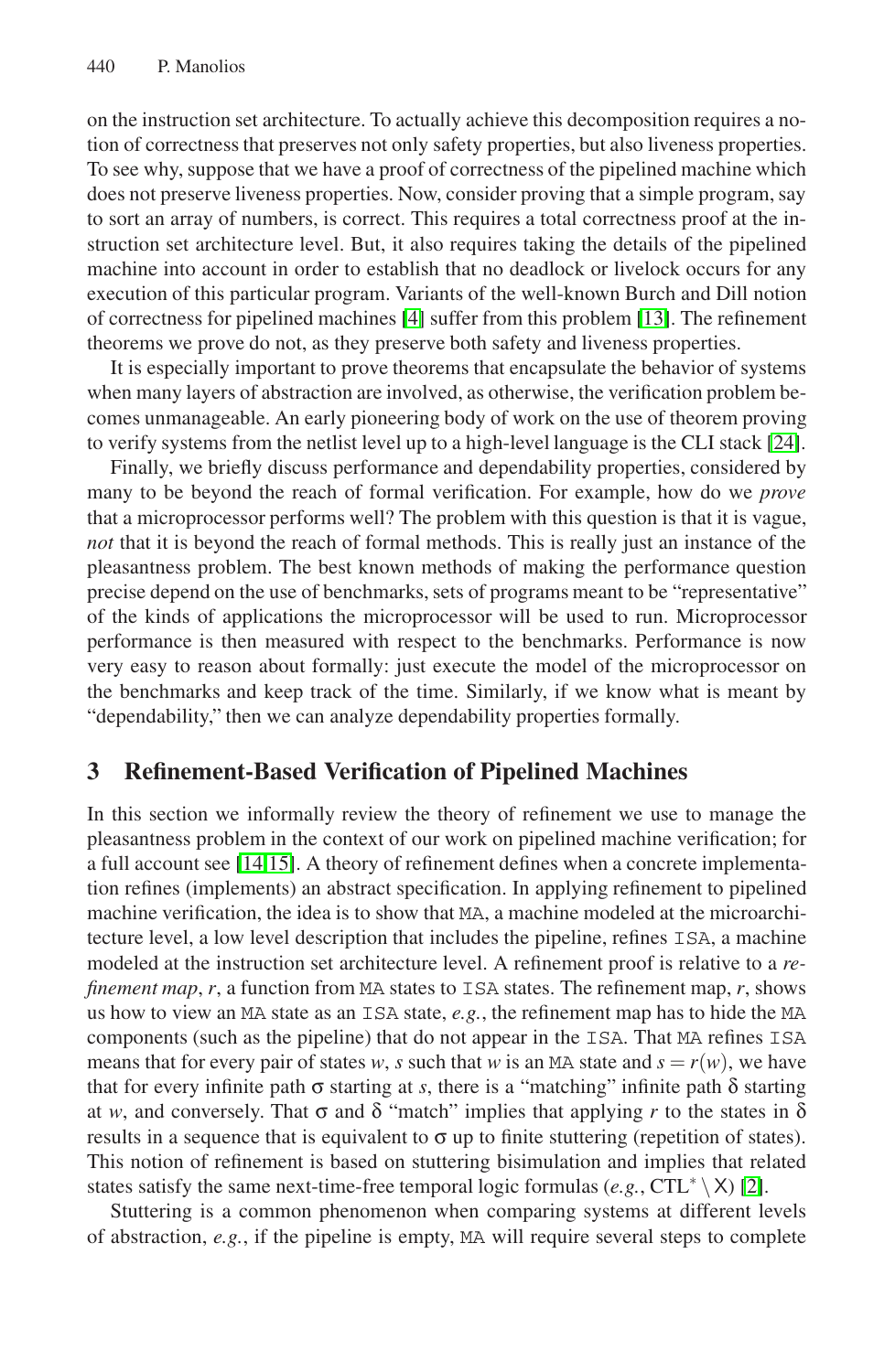an instruction, whereas ISA completes an instruction during every step. We note that stuttering bisimulation differs from weak bisimulation [23] in that weak bisimulation allows infinite stuttering. Distinguishing between infinite and finite stuttering is important, because (among other [thi](#page-9-2)[ngs](#page-9-3)) we want to distinguish deadlock (which usually indicates an error) from stutter.

The above formulation of refinement requires reasoning about infinite paths, something that is difficult to automate [25]. WEB-refinement is an equivalent formulation that can be more readily verified mechanically, as it only requires local reasoning involving MA states, the ISA states they map to under the refinement map, and their successor states [14]. WEB-refinement is a generally applicable notion. However, since it is based on bisimulation, it is often too strong a notion and in this case refinement based on stuttering *simulation* should be used (see [14,15]).

An important feature of our theory of refinement is that it is compositional. This allows us to verify machines in stages: if *M* refines  $M'$ , which refines  $M''$ , then *M* refines  $M''$  (with respect to the composition of the refinement maps).

We have been pleasantly surprised by how many opportunities there have been to exploit the generality of our theory of refinement. For example, that the refinement map used is just a parameter of our theory has enabled us to explore alternative refinement maps, some of which led to orders of magnitude improvements in verification times [21]. That our theory is compositional has allowed us to verify complex machines one feature at a time, making it possible to obtain tremendous savings in terms of verification times and in terms of the complexity of counterexamples when errors are discovered [19].

## **4 Specification Languages**

Having addressed what to prove, we next consider what specification language to use. The available specification languages are quite varied, with foundations ranging from higher-order logics, to first-order logics, to constructive type theory, to decidable fragments of various logics, to temporal logics, etc. The main issues are not so much issues of fundamental power, rather they are about expressiveness and convenience. A good analogy is the situation in programming languages, where languages are judged on their ability to effectively describe computational processes, not on their fundamental power, as many simple languages encompass all that can b[e](#page-8-5) [effe](#page-8-6)ctively computed. Similarly, most of mathematics can be embedded in first order logic, say ZFC, and since our focus is on *mechanical* verification, any proof theory where the notion of proof is decidable can be easily handled in a simple first-order setting.

The connection between programming languages and specification languages is deeper than the analogies above indicate. The systems to be verified are written in a particular programming language. To verify such systems, we must be able to embed the programming language in our specification language. In fact, some specification languages are just extensions of a programming language, *e.g.*, ACL2 [9,11] can be thought of in this way, as it allows any ACL2 program to be used as part of a specification. This makes it simpler for a single person to both write code and be involved in the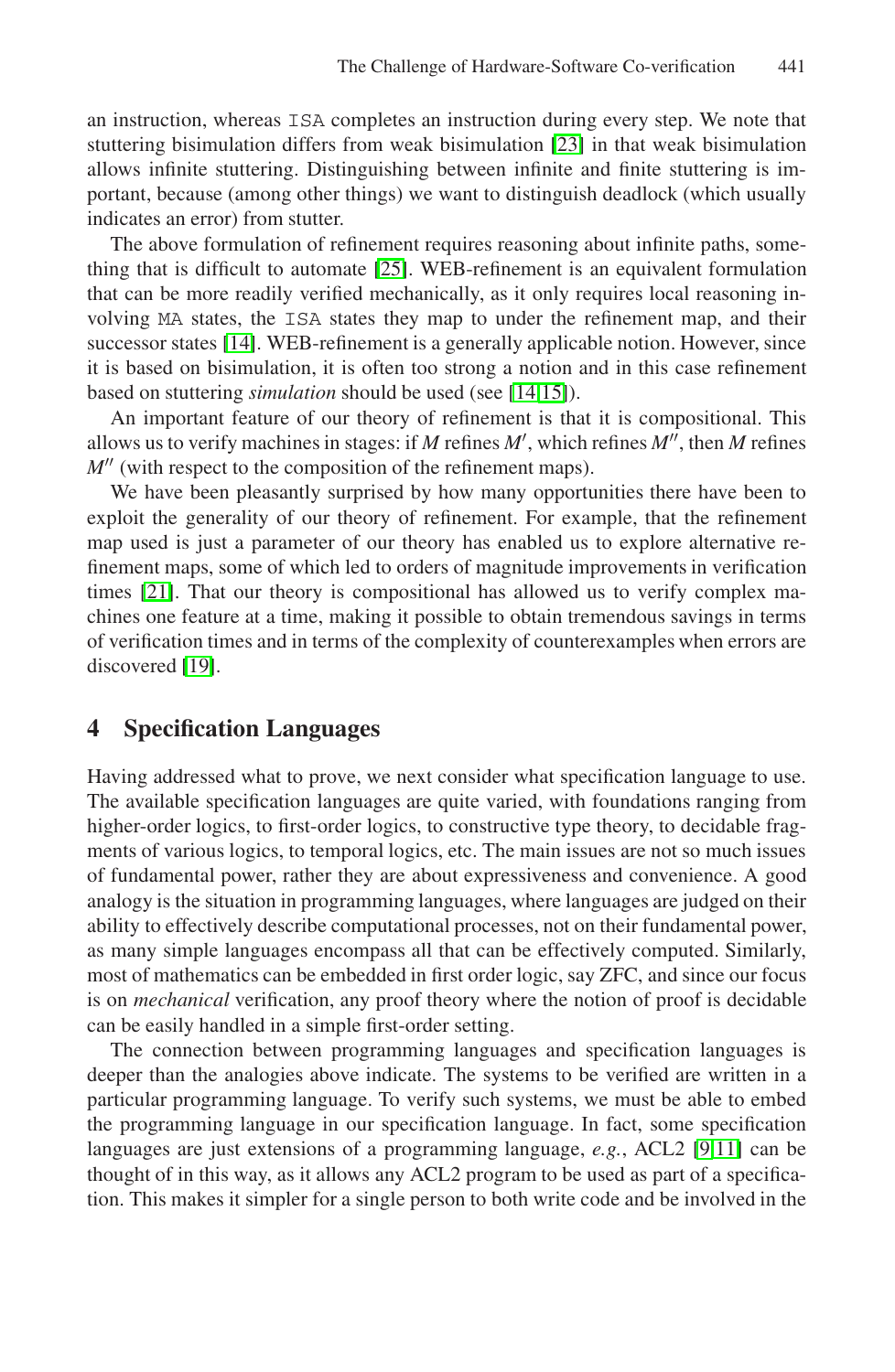verification process, something that we expect will eventually become routine practice. We also expect that new languages will eventually be developed with verification as a first-class concern: they will have formal semantics, a proof theory, various libraries and APIs providing basic verification functionality, proof checkers, theorem provers, verified modules and libraries, etc. In fact, now seems like a good time to create such a language, something that wi[ll r](#page-7-0)equire researchers with expertise in programming languages and verification.

In our work, we found it important to have a general-purpose specification language that allows us to clearly state the theorems of interest, that allows us to efficiently execute and test models, that has structuring mechanisms to manage large scale verification efforts, and that has existing libraries of theories. It is also important that the theorem proving engines used are highly efficient. This topic is discussed in more detail in the next section. We did not find a single tool that suited all our needs and decided to integrate UCLID with ACL2, as we discuss in Section 8.

## **5 Automation**

A major verification challenge concerns automation. While it is not possible to build a general system which given a theorem produces a proof, it is possible to build, tune, or extend systems so that they can be used in a [hig](#page-8-3)[hly](#page-9-2) automated fashion on a sufficiently restricted class of problems.

As an example, we consider our experiences with pipelined machine verification. Applying our refinement theorem requires, among other considerations, the construction of a suitable refinement map and well-founded rank functions. While there is no general recipe for doing this, we have been exploring how to automate these constructions in the context of pipelined machine verification. The main idea is to discover widely applicable schemes that can be easily (even mechanically) specialized for the particular machine in question. The commitment refinement map [13,14] is an example of a refinement map that can be easily specialized for particular machines. This map produces an instruction set architecture state from a pipelined machine state by simply invalidating all the partially executed instructions and projecting out the instruction set architecture components. An i[nd](#page-8-7)uctive invariant is required, but here, too, a general scheme can be given: a state satisfies the invariant if, after invalidating all of its partially executed instructions, we can reach an equivalent state within a fixed number of steps determined by the pipeline length. Finally, a rank function is needed and, again, a general scheme is used that gives the number of steps the pipelined machine must take before it changes state visible at the instruction set architecture level.

The next step is to simplify the statement of the refinement theorem. Here too, we can specialize and simplify matters by strengthening the main refinement proof obligation. The result is a formula expressible in the CLU logic [3], which can be decided by the UCLID tool [12]. The major restriction is that the models we use are at the *term level*: they abstract away the datapath, require the use of numerous abstractions, implement a small subset of the instruction set, and are far from executable.

Using the WEB-refinement framework as described up to this point has allowed us to significantly extend what can be done in a highly automated fashion. For example,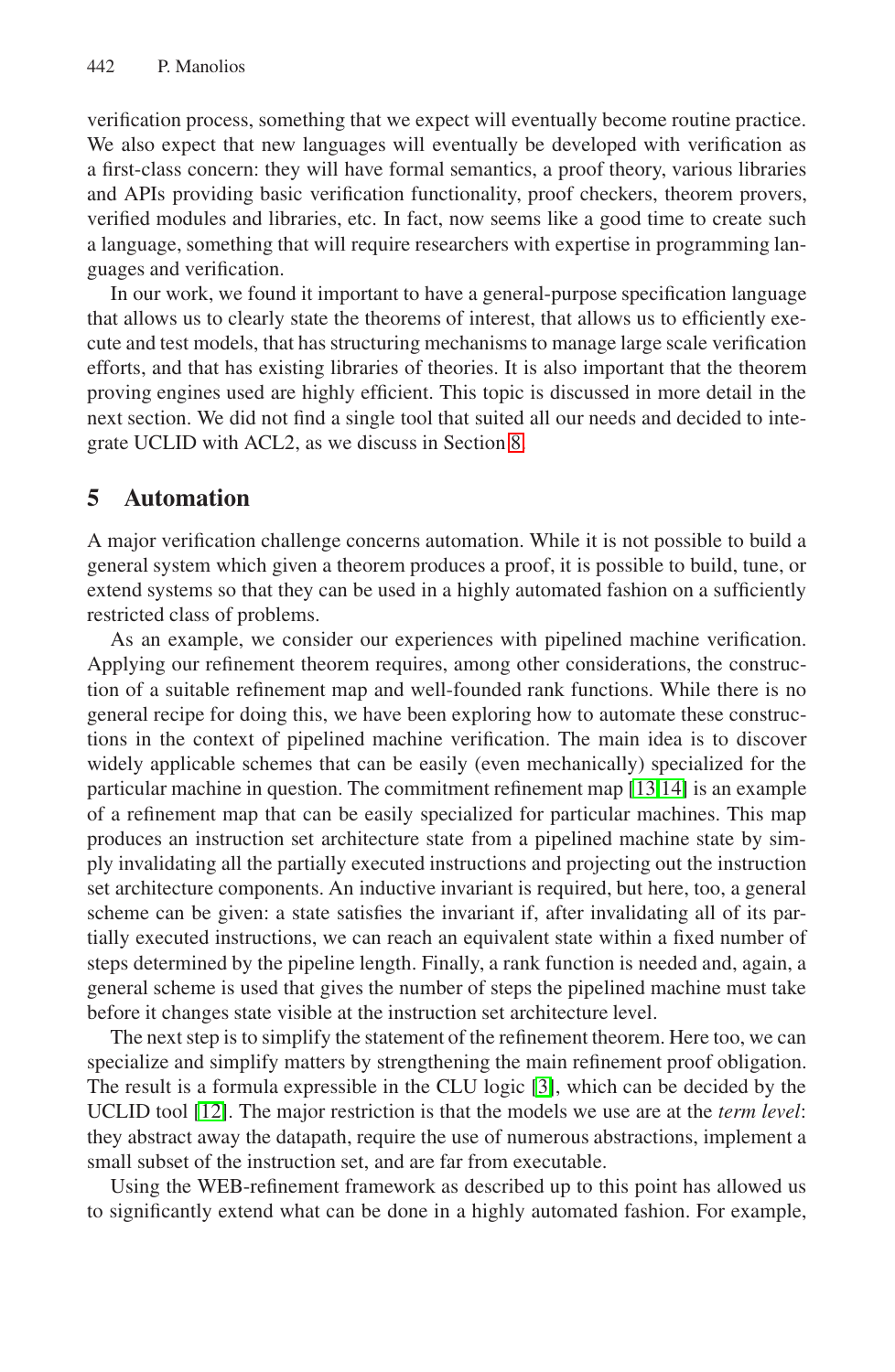a big advantage over previous work is that we can handle liveness; in fact, we show that with our approach the time [spe](#page-9-5)nt proving liveness accounts for only 5% of the total verification time [17].

We discovered that the refinement maps used for pipeline[d m](#page-9-6)achine verification can have a drastic impact on verification times. This led to the introduction of a new method of defining the commitment refinement map which gives a 30-fold improvement in verification times over the standard flushing and commitment refinement maps [20]. We also discovered a new class of refinement maps, that partly commit and partly flush, that can provide several orders of magnitude improvements in verification times over pure flushing or pure commitment refinement maps [21].

All of the above work can be automated. In fact, we have a Web-based tool for generating complex pipelined machine models, inc[ludi](#page-9-7)ng the correctness statements [16].

We end this section with a final example showing how to leverage the compositional nature of our theory of refinement. We developed a set of convenient, easily-applicable, and complete compositional proof rules and showed how this allows us to greatly extend the applicability of decision procedures by verifying a complex, deeply pipelined machine that state-of-the-art tools cannot currently handle. Our approach allows us to reduce the previous monolithic approaches to pipelined machine verification into a sequence of much simpler refinement steps. Not only are there benefits in terms of verification times, but even counterexamples are generally much simpler [19].

#### **6 Evaluation**

Any verification effort will invariably require many decisions, including which specification language to use, what theorems to prove, what theory to develop, etc. In this section, we make some observations about the evaluation of such efforts and advocate the use of end-to-end evaluations.

We start with a list of basic evaluation questions. First, what was mechanically verified and at what level? For example, there is a big gap between the trivial proof that an abstract floating-point adder is correct and a proof that a netlist description of the floating-point adder in a current microprocessor is correct. The devil *is* in the details. In addition, it often seems that work which depends on special paper and pencil "meta" theorems is valued more than work which develops such theorems inside a formal framework. But, if the point is to mechanically verify as much as possible, the latter approach should be preferred, even if it was not "automatic."

Another basic question is: how much human effort was required? Measuring this can be subtle, but the practice of classifying methods as either being "fully" automatic or not is counterproductive. For example, we have found that aspects of our work that are considered "automatic" by the research community (*e.g.*, defining refinement maps) have taken far longer than aspects that are not considered automatic (*e.g.*, defining invariants). One should account for all user time, including the time to define and formalize the problem and to determine and mechanically verify the theorems constituting correctness.

Claims by authors should be backed up with enough data to replicate the work reported. This is a basic rule of science that is too often ignored. If there is a good reason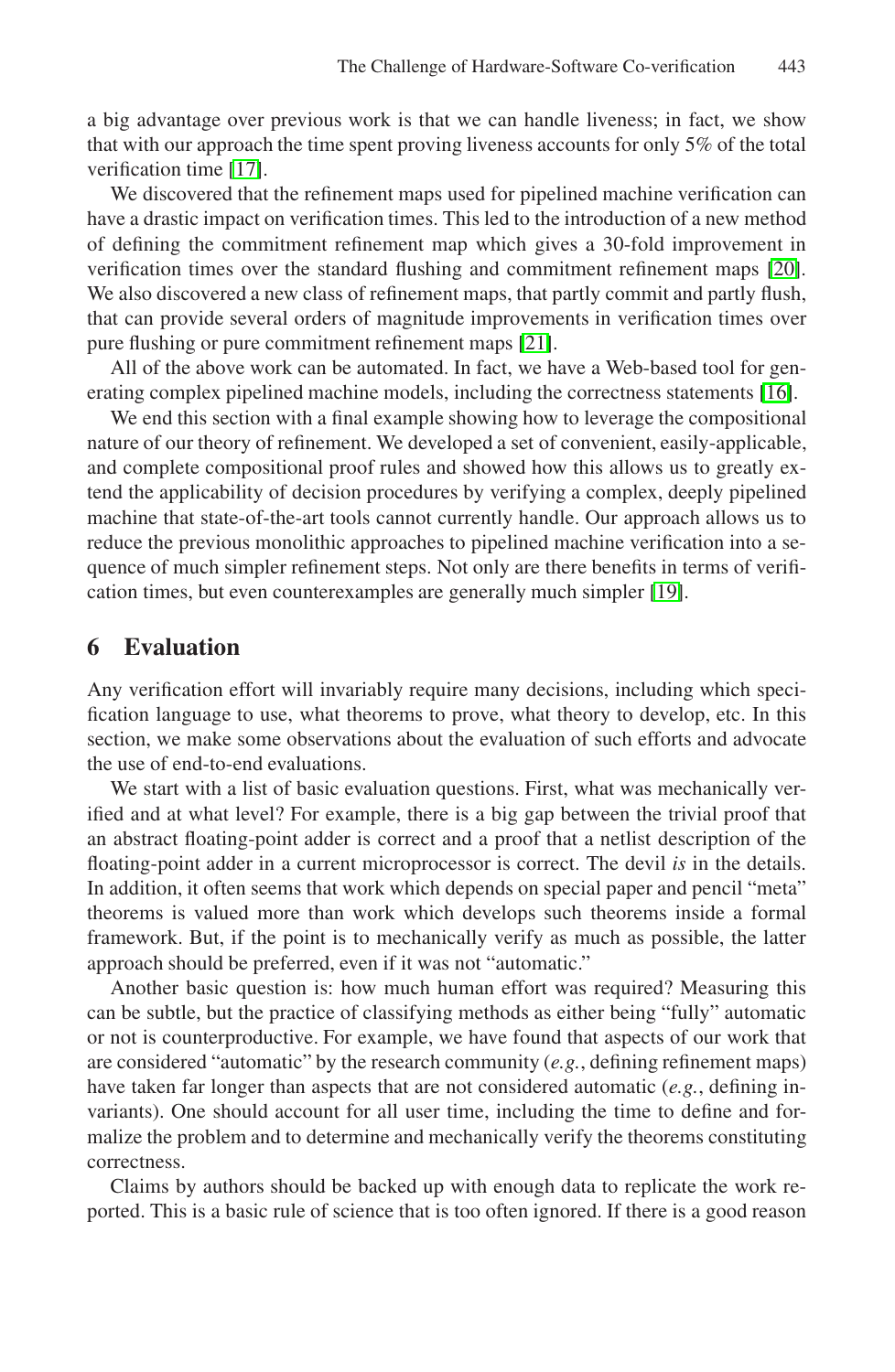why the data cannot be released, then every effort to relea[se a](#page-9-8) sanitized version of the reported work should be made. When we co-edited a book on the applications of ACL2 [8], we required every submission to include ACL2 proof scripts justifying every formal claim made. This material is available on the Web [10]. For example, Russinoff and Flatau used ACL2 to verify several of the floating-point arithmetic operations in the AMD Athlon processor. Obviously, AMD did not want to release these proof scripts, as they contain Athlon floating-point designs. However, the authors were able to release a precise description of their RTL language and the library of theorems used. They also defined, verified, and released a sanitized version of the floating-point multiplier [26]. Others researchers who could neither release their proof scripts nor produce sanitized versions of their work were not able to contribute.

As a general principle, the evaluation of verification efforts should focus on end-toend arguments. By this we mean that the stated contribution should be related to the larger context in which the verification is taking place. For example, consider a paper that shows how abstraction  $α$  leads to faster verification times than abstraction β. However, if abstraction  $\alpha$  is harder to mechanically justify than abstraction  $\beta$ , then from an end-to-end perspective, the use of abstraction  $\alpha$  is a net loss. As another example, a negative end-to-end evaluation of a method that provides increased automation is possible under various scenarios, *e.g.*, the method may require a complex preprocessing step, or may generate counterexamples that are hard to understand, or may require extensive tool support, etc.

The end-to-end evaluation should also consider how the work can be used in the context of long-term verification. For example, there are often one-time verification costs such as embedding the semantics of some language into a theorem prover or developing a library of theorems applicable to a wide class of related problems. The floating-point work we mentioned previously is a good example, as these one-time costs were leveraged in subsequent verification efforts, leading to drastic reductions in manual effort required to verify subsequent floating-point operations.

# **7 Hardware Verification That Enables Software Verification**

Recently, we have started thinking about how to prove that low-level programs executing on a pipelined machine behave correctly. The idea is to use WEB-refinement to prove that software running on a pipelined machine satisfies its specification by first proving that the pipelined machine refines the instruction set architecture and then showing that the software running on the instruction set architecture satisfies its specification. But, this requires the use of executable pipelined machine models, because the correctness of software depends on the semantics of instructions. However, in order to take advantage of decision procedures, previous work on hardware verification has focused on term level models that abstract away the datapath, require the use of numerous abstractions, implement a small subset of the instruction set, and are far from executable. To bridge the gap between term level models and bit-level, executable models is a major challenge, requiring that all of the abstractions employed in term level modeling are mechanically justified. We now briefly discuss the issues.

First, term-level models abstract away the datapath, hiding much of the real complexity in an executable model. For example, decoding is modeled using a set of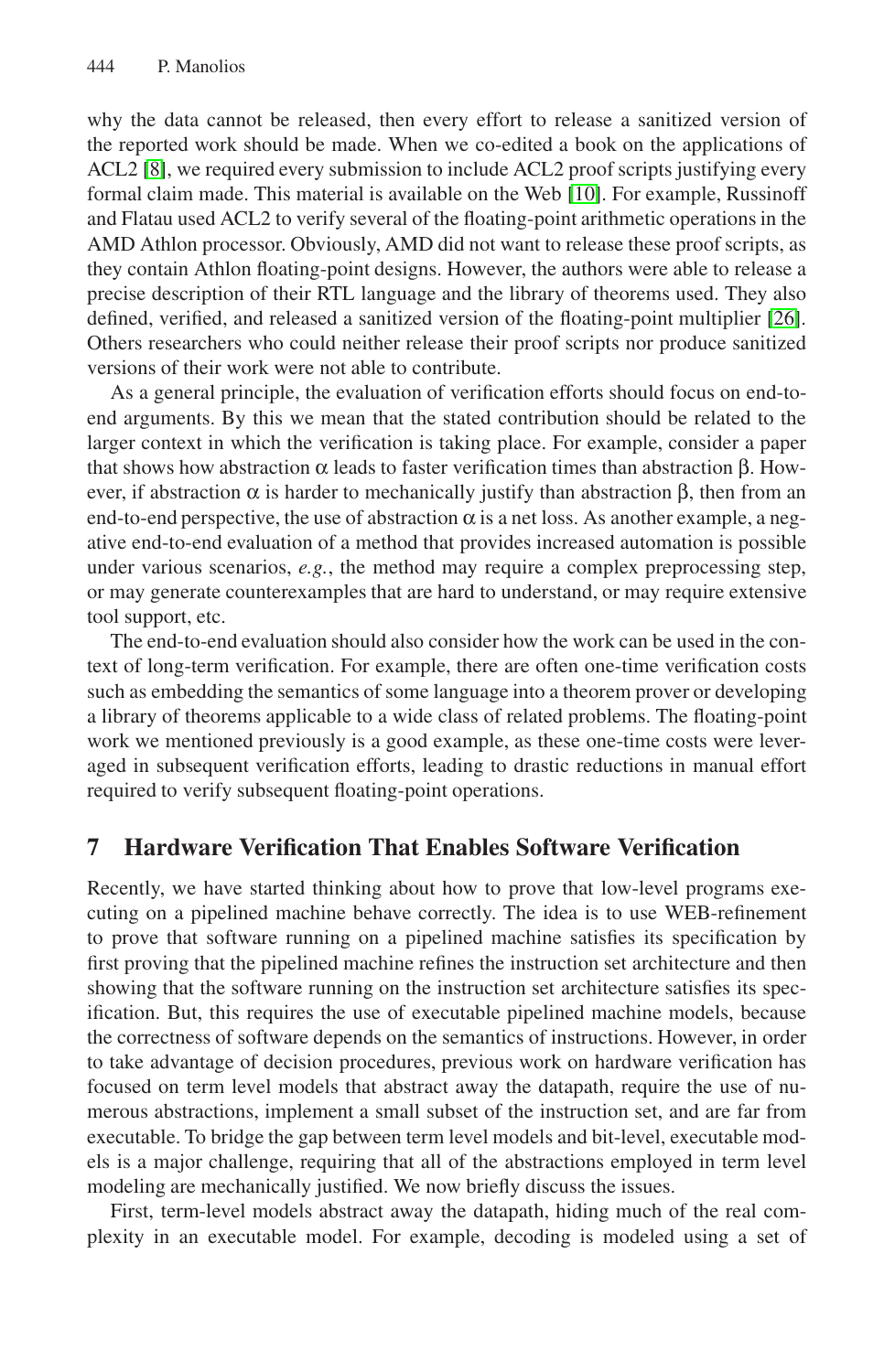uninterpreted functions. However, decoders for bit-level machines are complicated and notoriously difficult to get right in modern designs.

Even the ALU is modeled using uninterpreted functions, but to prove theorems about software, we need a model of the machine in which the ALU is interpreted.

Another form of abstraction concerns the instruction set itself, which is abstracted away by only modeling one instruction per instruction class. But, again, we really need a model with the full instruction set in order to verify software.

The refinement theorem cannot be expressed in UCLID. Instead, we check what we call the "core theorem," whose proof accounts for most of the verification time. The core theorem requires ["p](#page-9-9)olluting" both the pipelined machine and the instruction set architecture by adding extra inputs, control logic, and state to control when and how the refinement map is applied, among other things. This is quite complicated and it is easy to introduce errors, as we have often discovered. A proof is required to show that refinement proofs based on polluted models imply refinement proofs for the original models.

As a final example, we consider branch prediction. Branch prediction schemes are sometimes abstracted using an integer to represent the state of the branch predictor and uninterpreted functions which, given the current state of the branch predictor, return the next state and a guess (taken or not) [27]. This seems simple enough, but using this abstraction turns out to be quite cumbersome. Here's why. The branch predictor depends on the program counter, which depends on the program we are executing and if all we have is one integer to represent the state of the branch predictor, we have to use some kind of Gödel encoding scheme to encode the state of the machine with a single integer. The amount of [wo](#page-1-0)rk required to justify the abstraction is more than the savings it provides. Furthermore, if we have an infinite memory, this abstraction is not sound. A much simpler abstraction which is easily justified just makes nondeterministic choices.

<span id="page-7-0"></span>We end with two final observations. First, having an efficiently executable pipelined machine can be quite useful in industrial settings, as it makes it possible to have a single "golden" reference model that can be used both for simulation-based testing and for formal verification. For example, Rockwell Collins used ACL2 to develop, test, and validate executable, bit- and cycle-accurate microprocessor models that ran at close to C speeds [6]. Second, as mentioned in Section 2, it is crucial that the notion of refinement used for hardware-software co-verification preserves liveness properties.

## **8 Tools**

Addressing the above issues requires the use of a tool that can describe executable bitlevel designs, can reason about total correctness, can manage the proof process, etc. ACL2 or any industrial-strength theorem prover can be used for this purpose. However, specialized decision procedures have the potential to significantly extend what can be handled automatically. For example, in one experiment, a proof that took about 3 seconds with UCLID required  $15\frac{1}{2}$  days with ACL2 [18]. We therefore integrated UCLID with ACL2, and were able to use ACL2 to reduce the proof that an executable, bit-level machine refines its instruction set architecture to a proof that a term level abstraction of the bit-level machine refines the instruction set architecture, which is then handled automatically by UCLID. We also used our system to develop, execute, test, and verify a dynamic programming solution to the Knapsack problem. Thus, we can exploit the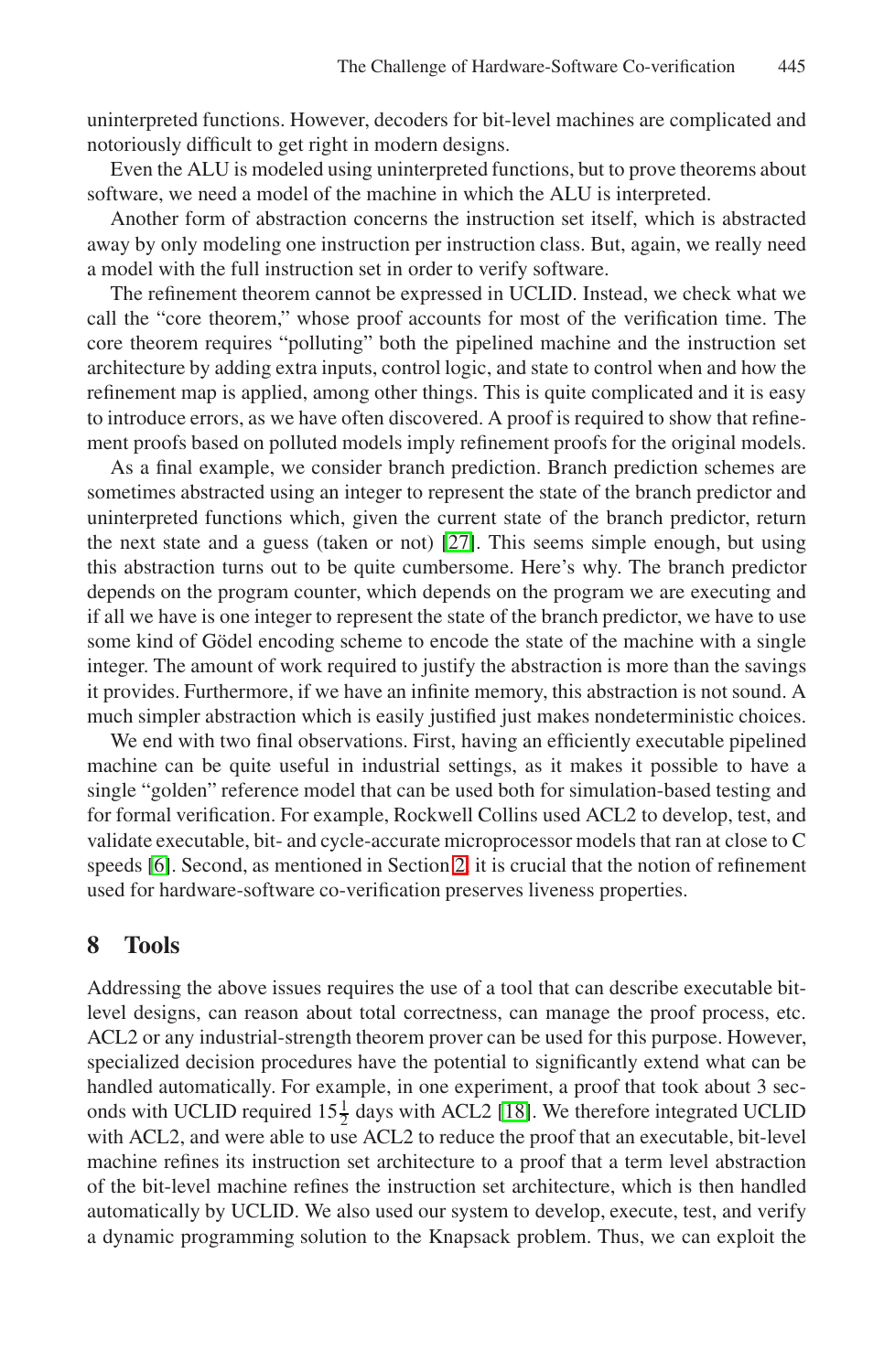<span id="page-8-1"></span>strengths of the two systems to prove theorems that are not possible to even state using UCLID and that would require heroic efforts using just ACL2 [22].

An interesting observation is that verification tools have matured to the point where they can handle complex enough subproblems to make the kind of coarse-grained integration described above worthwhile. This allows us to avoid the well-known problems with fine-grained integration [1]. We see many opportunities currently for this kind of tool integration, *e.g.*, we are currently looking at combining static analysis techniques with theorem proving.

# **9 Conclusions**

<span id="page-8-8"></span><span id="page-8-4"></span>Building truly reliable systems will require hardware-software co-verification. In this paper we have outlined some of the issues, challenges, and opportunities, using as a running example our recent work on automating refinement proofs involving pipelined machines.

## <span id="page-8-7"></span><span id="page-8-2"></span>**References**

- 1. Boyer, R.S., Moore, J.S.: Integrating decision procedures into heuristic theorem provers: a case study of linear arithmetic. In: Machine intelligence, vol. 11, pp. 83–124. Oxford University Press, Inc. Oxford (1988)
- [2.](http://www.cs.utexas.edu/sers/EWD) [Browne,](http://www.cs.utexas.edu/sers/EWD) [M.,](http://www.cs.utexas.edu/sers/EWD) [Clarke,](http://www.cs.utexas.edu/sers/EWD) [E.M.,](http://www.cs.utexas.edu/sers/EWD) Grumberg, O.: Characterizing finite Kripke structures in propositional temporal logic. Theoretical Computer Science 59 (1988)
- <span id="page-8-0"></span>3. Bryant, R.E., Lahiri, S.K., Seshia, S.: Modeling and verifying systems using a logic of counter arithmetic with lambda expressions and uninterpreted functions. In: Brinksma, E., Larsen, K.G. (eds.) CAV 2002. LNCS, vol. 2404, pp. 78–92. Springer, Heidelberg (2002)
- <span id="page-8-5"></span>4. Burch, J.R., Dill, D.L.: Automatic verification of pipelined microprocessor control. In: Dill, D.L. (ed.) CAV 1994. LNCS, vol. 818, pp. 68–80. Springer, Heidelberg (1994)
- 5. Dijkstra, E.W.: Science fiction and science reality in computing, EWD 952 (1986), http://www.cs.utexas.edu/sers/EWD
- <span id="page-8-6"></span>6. Gre[ve,](http://www.cs.utexas.edu/users/moore/acl2) [D.,](http://www.cs.utexas.edu/users/moore/acl2) [Wilding,](http://www.cs.utexas.edu/users/moore/acl2) [M.,](http://www.cs.utexas.edu/users/moore/acl2) [Hardin,](http://www.cs.utexas.edu/users/moore/acl2) [D.:](http://www.cs.utexas.edu/users/moore/acl2) [High-speed,](http://www.cs.utexas.edu/users/moore/acl2) [analyzable](http://www.cs.utexas.edu/users/moore/acl2) [simula](http://www.cs.utexas.edu/users/moore/acl2)tors. In: Kaufmann et al., (eds.), [8] pp. 113–135.
- 7. Hoare, T.: The verifying compiler: A grand challenge for computing research. J. ACM 50(1), [63–69](http://www.cs.utexas.edu/users/moore/acl2) [\(2003\)](http://www.cs.utexas.edu/users/moore/acl2)
- 8. Kaufmann, M., Manolios, P., Moore, J.S. (eds.): Computer-Aided Reasoning: ACL2 Case Studies. Kluwer Academic Publishers, Dordrecht (2000)
- 9. Kaufmann, M., Manolios, P., Moore, J.S.: Computer-Aided Reasoning: An Approach. Kluwer Academic Publishers, Dordrecht (2000)
- <span id="page-8-3"></span>10. Kaufmann, M., Manolios, P., Moore, J.S.: Supporting files for Computer-Aided Reasoning: ACL2 Case Studies (2000), http://www.cs.utexas.edu/users/moore/acl2
- 11. Kaufmann, M., Moore, J.S.: ACL2, http://www.cs.utexas.edu/users/moore/acl2
- 12. Lahiri, S., Seshia, S., Bryant, R.: Modeling and verification of out-of-order microprocessors using UCLID. In: Aagaard, M.D., O'Leary, J.W. (eds.) FMCAD 2002. LNCS, vol. 2517, pp. 142–159. Springer, Heidelberg (2002)
- 13. Manolios, P.: Correctness of pipelined machines. In: Johnson, S.D., Hunt Jr., W.A. (eds.) FMCAD 2000. LNCS, vol. 1954, pp. 161–178. Springer, Heidelberg (2000)